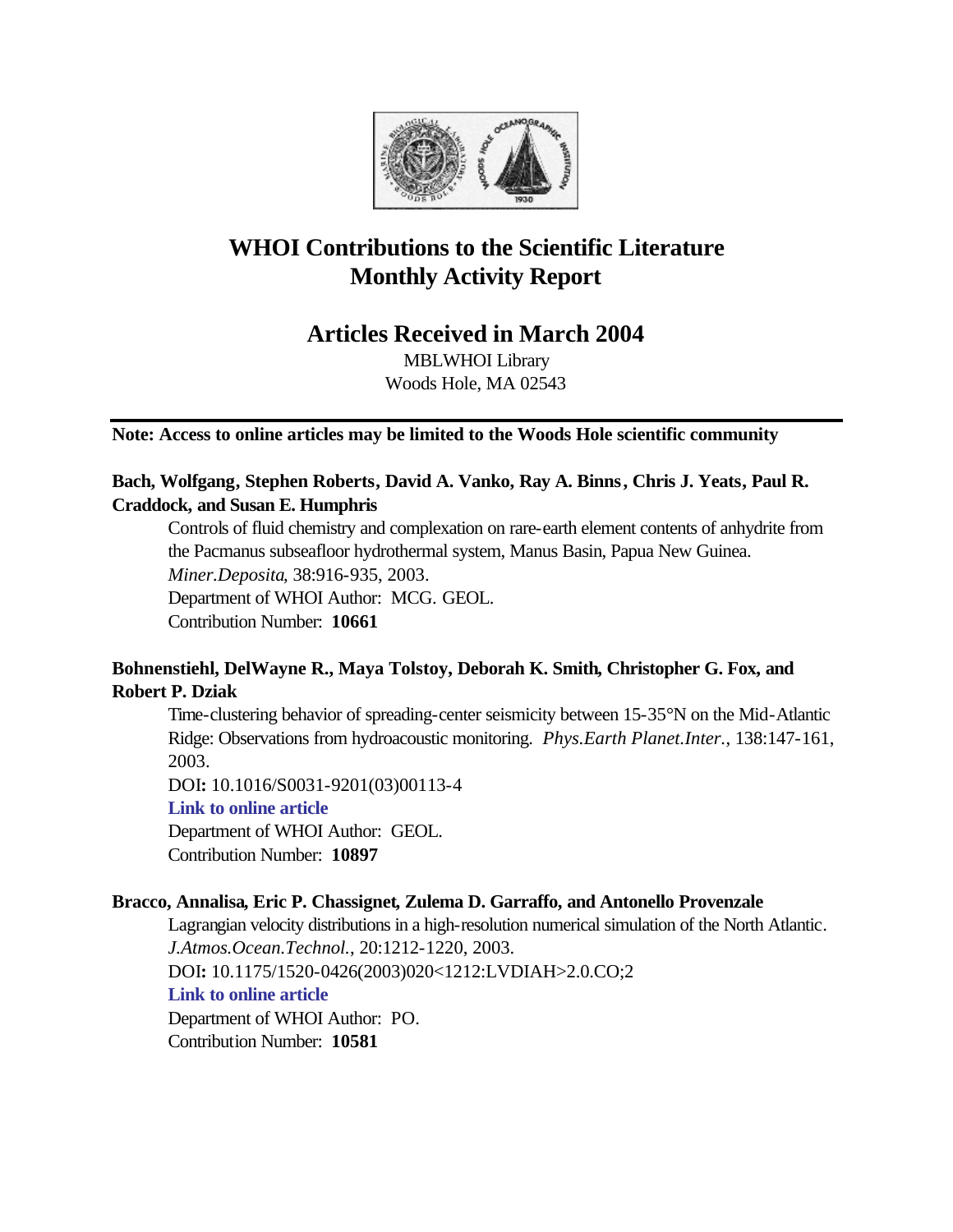## **Brasse, Heinrich, Pamela Lazaeta, Volker Rath, Katrin Schwalenberg, Wolfgang Soyer, and Volker Haak**

The Bolivian Altiplano conductivity anomaly. *J.Geophys.Res.*, 107(B5), 2096, doi:10.1029/2001JB000391, 2002. DOI**:** 10.1029/2001JB000391 **[Link to online article](http://dx.doi.org/10.1029/2001JB000391)** Department of WHOI Author: AOPE.

## **Chave, Alan D., Douglas S. Luther, and Christopher S. Meinen**

Correction of motional electric field measurements for galvanic distortion. *J.Atmos.Ocean.Technol.*, 21:317-330, 2004. DOI**:** 10.1175/1520-0426(2004)021<0317:COMEFM>2.0.CO;2 **[Link to online article](http://dx.doi.org/10.1175/1520-0426(2004)021<0317:COMEFM>2.0.CO;2)** Department of WHOI Author: AOPE. Contribution Number: **10977**

## **Drenzek, Nicholas J., Timothy I. Eglinton, Carl O. Wirsen, Neil C. Sturchio, Linnea J. Heraty, Kevin R. Sowers, Qingzhong Wu, Harold D. May, and Christopher M. Reddy**

Invariant chlorine isotopic signatures during microbial PCB reductive dechlorination. *Environ.Pollut.*, 128:445-448, 2004. DOI**:** 10.1016/j.envpol.2003.09.006 **[Link to online article](http://dx.doi.org/10.1016/j.envpol.2003.09.006)** Department of WHOI Author: MCG. BIO. Contribution Number: **11041**

## **Geist, Dennis, William M. White, Francis Albarede, Karen Harpp, Robert Reynolds, Janne Blichert-Toft, and Mark D. Kurz**

Volcanic evolution in the Galapagos: The dissected shield of Volcan Ecuador. *Geochem.Geophys.Geosyst.*, 3, 1061, doi:10.1029/2002GC000355, 2002. DOI**:** 10.1029/2002GC000355 **[Link to online article](http://dx.doi.org/10.1029/2002GC000355)** Department of WHOI Author: MCG.

#### **Gregg, Tracy K. P., and Deborah K. Smith**

Volcanic investigations of the Puna Ridge, Hawai'i: Relations of lava flow morphologies and underlying slopes. *J.Volcanol.Geotherm.Res.*, 126:63-77, 2003. DOI**:** 10.1016/S0377-0273(03)00116-1 **[Link to online article](http://dx.doi.org/10.1016/S0377-0273(03)00116-1)** Department of WHOI Author: GEOL.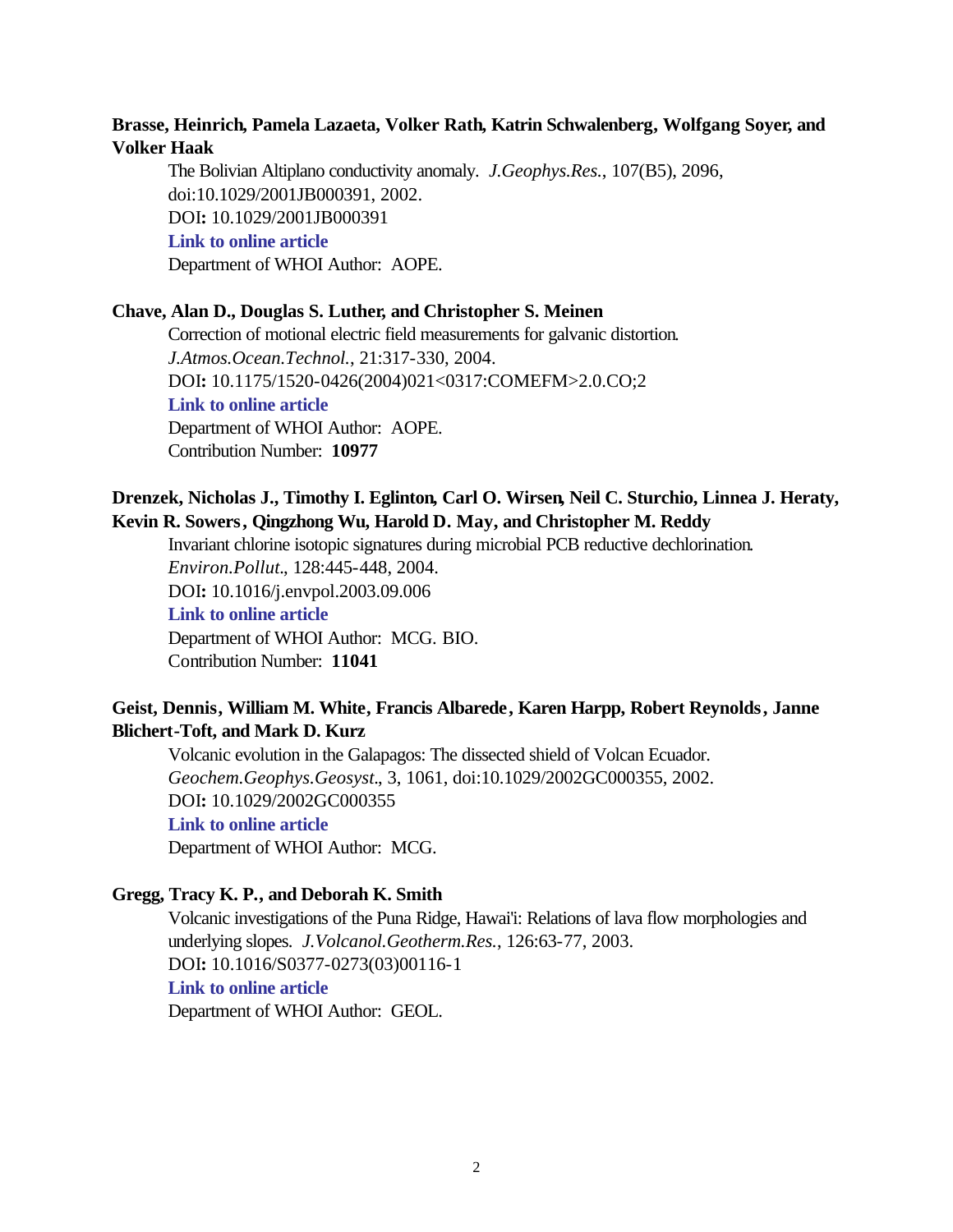## **Hintsa, Eric J., John W. H. Dacey, Wade R. McGillis, James B. Edson, Christopher J. Zappa, and Hendrick J. Zemmelink**

Sea-to-air fluxes from measurements of the atmospheric gradient of dimethysulfide and comparison with simulatneous relaxed eddy accumulation measurements. *J.Geophys.Res.*, 109, C01026, doi:10.1029/2002JC001617, 2004. DOI**:** 10.1029/2002JC001617 **[Link to online article](http://dx.doi.org/10.1029/2002JC001617)** Department of WHOI Author: AOPE. Contribution Number: **10813**

#### **Kase, R. H., J. B. Girton, and T. B. Sanford**

Structure and variability of the Denmark Strait overflow: model and observations. *J.Geophys.Res.*, 108(C6), 3181, doi:10.1029/2002JC001548, 2003. DOI**:** 10.1029/2002JC001548 **[Link to online article](http://dx.doi.org/10.1029/2002JC001548)**

Department of WHOI Author: PO.

Contribution Number: **10817**

#### **Kelemen, P. B., K. Hanghoj, and A. R. Greene**

One view of the geochemistry of subduction-related magmatic arcs, with an emphasis on primitive andesite and lower crust. In: *Treatise on Geochemistry.* Heinrich D. Holland and Karl K. Turekian, eds. New York, NY: Elsevier, 3:593-659, 2003. Department of WHOI Author: GEOL.

#### **Koopman, H. N., S. J. Iverson, and A. J. Read**

High concentrations of isovaleric acid in the fats of odontocetes: Variation and patterns of accumulation in blubber vs. stability in the melon. *J.Comp.Physiol.B*, 173:247-261, 2003. DOI**:** 10.1007/s00360-003-0329-9

## **[Link to online article](http://dx.doi.org/10.1007/s00360-003-0329-9)**

Department of WHOI Author: BIO. Contribution Number: **10683**

#### **Kormas, Konstantinos Ar., David C. Smith, Virginia Edgcomb, and Andreas Teske**

Molecular analysis of deep subsurface microbial communities in Nankai Trough sediments (ODP Leg 190, Site 1176). *FEMS Microbiol.Ecol.*, 45:115-125, 2003. DOI**:** 10.1016/S0168-6496(03)00128-4 **[Link to online article](http://dx.doi.org/10.1016/S0168-6496(03)00128-4)** Department of WHOI Author: BIO.

Contribution Number: **10914**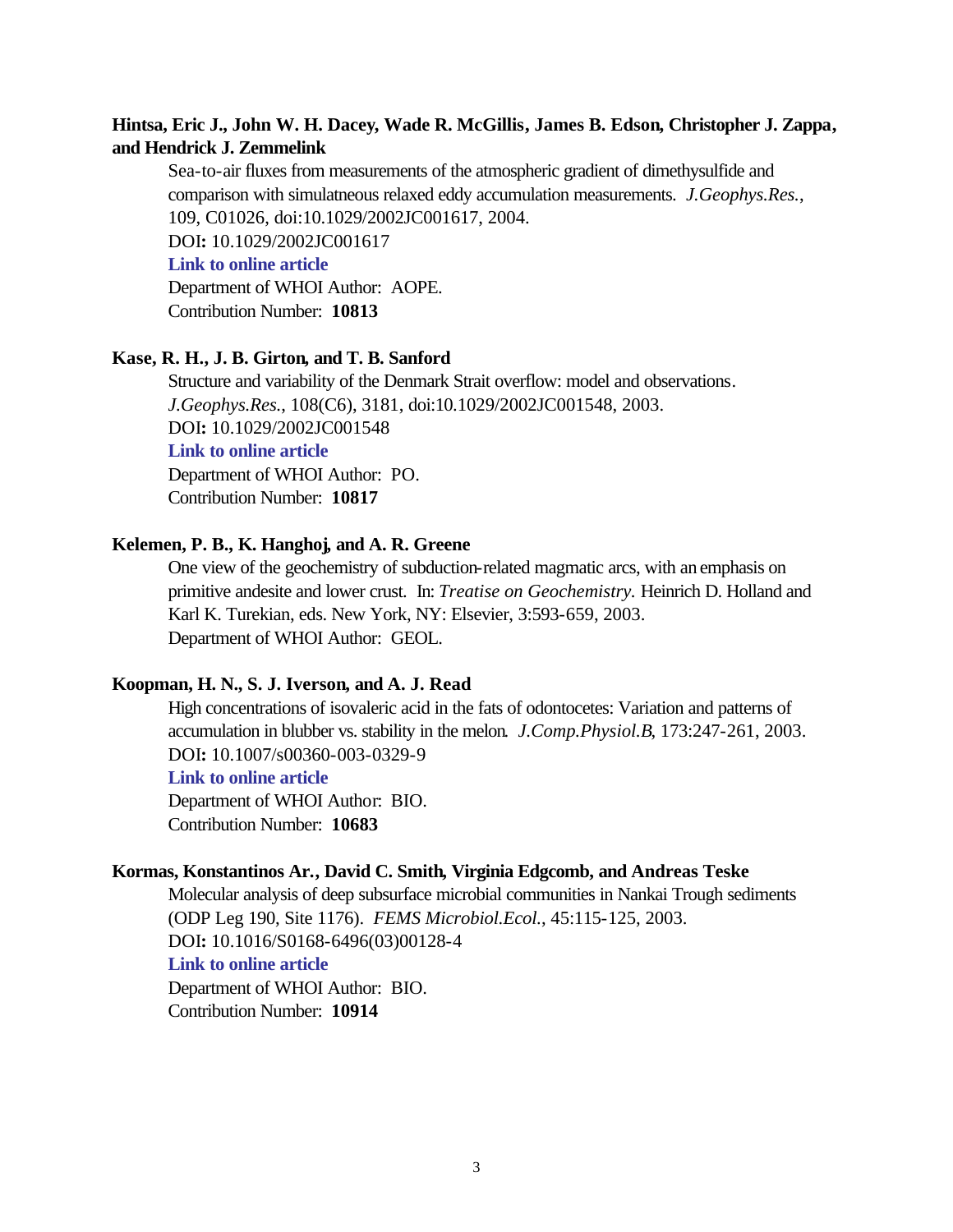#### **Kremp, A., D. H. Shull, and D. M. Anderson**

Effects of deposit-feeder gut passage and fecal pellet encapsulation on germination of dinoflagellate resting cysts. *Mar.Ecol.Prog.Ser.*, 263:65-73, 2003. **[Link to online article](http://www.int-res.com/articles/meps2003/263/m263p065.pdf)** Department of WHOI Author: BIO. Contribution Number: **11015**

#### **Macdonald, A. M., M. O'Neil Baringer, R. Wanninkhof, K. Lee, and D. W. R. Wallace**

A 1998–1992 comparison of inorganic carbon and its transport across 24.5°N in the Atlantic. *Deep-Sea Res.II*, 50:3041-3064, 2003. DOI**:** 10.1016/j.dsr2.2003.07.009 **[Link to online article](http://dx.doi.org/10.1016/j.dsr2.2003.07.009)** Department of WHOI Author: PO. Contribution Number: **10751**

#### **Miyazaki, Shin'ichi, Jeffrey J. McGuire , and Paul Segall**

A transient subduction zone slip episode in southwest Japan observed by the nationwide GPS array. *J.Geophys.Res.*, 108(B2), 2087, doi:10.1029/2001JB000456, 2003. DOI**:** 10.1029/2001JB000456 **[Link to online article](http://dx.doi.org/10.1029/2001JB000456)** Department of WHOI Author: GEOL.

## **Moore, Sue E., William A. Watkins, Jeremy Davies, Mary Ann Daher, and Marilyn Dahlheim**

Blue whale habitat associations in the Northwest Pacific: Analysis of remotely-sensed data using a geographic information system. *Oceanography*, 15(3):20-25, 2002.

## **[Link to online article](http://nmml.afsc.noaa.gov/PDF/72018_OCEAN.PDF)**

Department of WHOI Author: BIO. Contribution Number: **10498**

#### **Petsch, S. T., K. J. Edwards, and T. I. Eglinton**

Abundance, distribution and  $d^{13}C$  analysis of microbial phospholipid-derived fatty acids in a black shale weathering profile. *Org.Geochem.*, 34:731-743, 2003. DOI**:** 10.1016/S0146-6380(03)00040-8 **[Link to online article](http://dx.doi.org/10.1016/S0146-6380(03)00040-8)** Department of WHOI Author: MCG.

Contribution Number: **10877**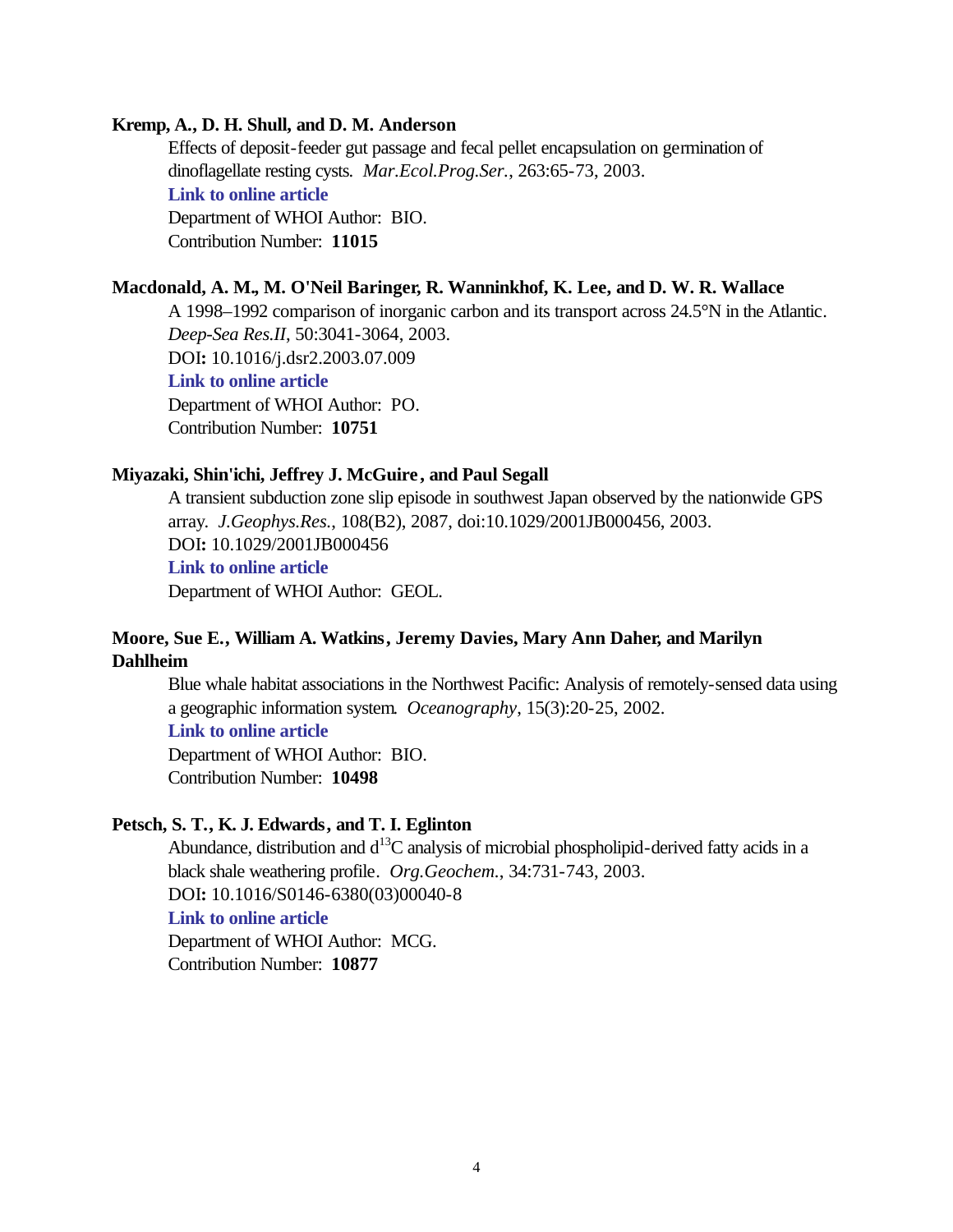#### **Raubenheimer, B., Steve Elgar, and R. T. Guza**

Observations of swash zone velocities: A note on friction coefficients. *J.Geophys.Res.*, 109,C01027,doi:10.1029/2003JC001877, 2004. DOI**:** 10.1029/2003JC001877 **[Link to online article](http://dx.doi.org/10.1029/2003JC001877)** Department of WHOI Author: AOPE.

## **Sohn, Robert A., Andrew H. Barclay, and Spahr C. Webb**

Microearthquake patterns following the 1998 eruption of Axial volcano, Juan de Fuca Ridge: Mechanical relaxation and thermal strain. *J.Geophys.Res.*, 109, B01101, doi:10.1029/2003JB002499, 2004. DOI**:** 10.1029/2003JB002499 **[Link to online article](http://dx.doi.org/10.1029/2003JB002499)** Department of WHOI Author: GEOL.

## **Solow, Andrew R.**

Characterizing the error in the estimated age-depth relationship. *Radiocarbon*, 45:501-506, 2003.

**[Link to online article](http://iris.ingentaselect.com/vl=1152976/cl=13/nw=1/fm=docpdf/rpsv/cw/arizona/00338222/v45n3/s10/p501)**

Department of WHOI Author: MPC. Contribution Number: **10684**

#### **Ward, Brian, Rik Wanninkhof, Peter J. Minnett, and Michael J. Head**

SkinDeEP: A profiling instrument for upper-decameter sea surface measurements. *J.Atmos.Ocean.Technol.*, 21:207-222, 2004. DOI**:** 10.1175/1520-0426(2004)021<0207:SAPIFU>2.0.CO;2 **[Link to online article](http://dx.doi.org/10.1175/1520-0426(2004)021<0207:SAPIFU>2.0.CO;2)** Department of WHOI Author: AOPE.

#### **Warren, Jospeh D., Timothy K. Stanton, Peter H. Wiebe, and Harvey E. Seim**

Inference of biological and physical parameters in an internal wave using multiple-frequency, acoustic-scattering data. *ICES J.Mar.Sci*, 60:1033-1046, 2003. DOI**:** 10.1016/S1054-3139(03)00121-8 **[Link to online article](http://dx.doi.org/10.1016/S1054-3139(03)00121-8)** Department of WHOI Author: AOPE. BIO. Contribution Number: **10940**